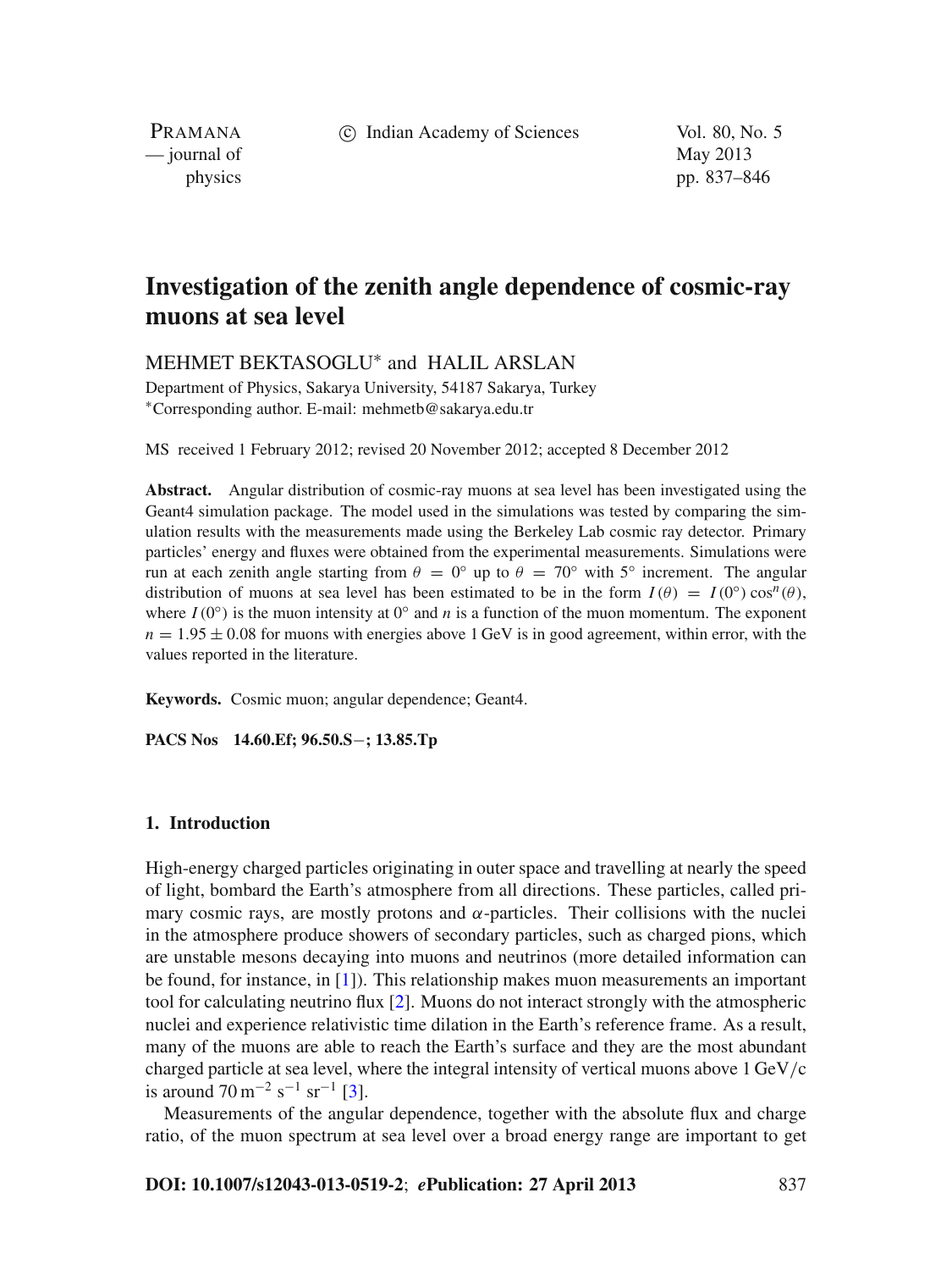information on the propagation of cosmic rays in the atmosphere. The azimuthal angle dependence of the atmospheric muon charge ratio at sea level has recently been studied experimentally by different groups [\[4](#page-8-3)[–6](#page-8-4)]. Measurements of the charge ratio obtained using the WILLI detector [\[6\]](#page-8-4) have also been successfully reproduced using Geant4 simu-lation package [\[7\]](#page-8-5). The zenith angle  $(\theta)$  dependence of the cosmic muon intensity at sea level has been investigated for different zenith angle ranges [\[8](#page-8-6)[,9](#page-8-7)], as well. For  $\theta \le 75^{\circ}$ , it is given by the expression

$$
I(\theta) = I(0^{\circ}) \cos^{n}(\theta),
$$

where  $I(0°)$  is the intensity at  $0°$  and *n* is a function of the muon momentum. The value of *n* around 1 GeV is  $1.85 \pm 0.10$  [\[10](#page-8-8)].

Since they are charged, muons can be detected by different types of particle detectors and there have been many muon measurements using rather sophisticated detectors at the ground, in the atmosphere and underground  $[11–13]$  $[11–13]$  $[11–13]$ , in addition to the measurements with the large area tracking detector of the GRAPES-3 experiment [\[14\]](#page-8-11), the large area coordinate detector DECOR [\[15\]](#page-8-12) and the KASCADE extensive air shower detector [\[16\]](#page-8-13). Recently, muon measurements have also been made using the Berkeley Lab detector [\[10\]](#page-8-8), which is one of the relatively simple muon detection systems. In this study, the Geant4 simulation package [\[17](#page-8-14)[,18\]](#page-8-15) has been used to estimate the angular distribution of the cosmic muons at sea level. For this purpose, first of all, reliability of the simulations was tested by comparing the zenith angle dependence of muon flux obtained using the simulations with the one measured using a Berkeley Lab cosmic ray detector [\[19](#page-9-0)]. Since the detector has a large acceptance, the fluxes belonging to neighbouring zenith angles overlap. These overlaps prevent one from making the measurements at a specific zenith angle. After reproducing the experimental angular dependence of muon flux with Geant4, simulations were performed at each zenith angle from  $\theta = 0^\circ$  up to  $\theta = 70^\circ$ with 5<sup>°</sup> increment.

#### **2. Experimental set-up and measurements**

Angular dependence of cosmic-ray muons was measured using the Berkeley Lab cosmic ray detector. It is a compact and portable apparatus that requires a 12 V power source to operate and it mainly consists of a pair of scintillation paddles, a circuit board and a casing. The paddles are placed parallel to each other with a separation distance of  $\sim$ 11 cm. Each paddle has an area of  $\sim$ 200 cm<sup>2</sup> and a thickness of 0.635 cm. The pulses for muon candidates are distinguished from the noise by employing a coincidence circuit that compares the signals from each photomultiplier tube. A muon count is registered when hits from each paddle occur within 800 ns. The detector components are held together using a wooden casing. Further details of the detector can be found in the Berkeley Lab cosmic ray detector assembly manual [\[19](#page-9-0)] and a schematic drawing of the detector is given in [\[20\]](#page-9-1).

The detector's response as a function of the position of muons was tested using a penciltype radioactive source. The source was held perpendicular to the upper scintillator plate and measurements were made for 10 min at each of the several positions along the plate.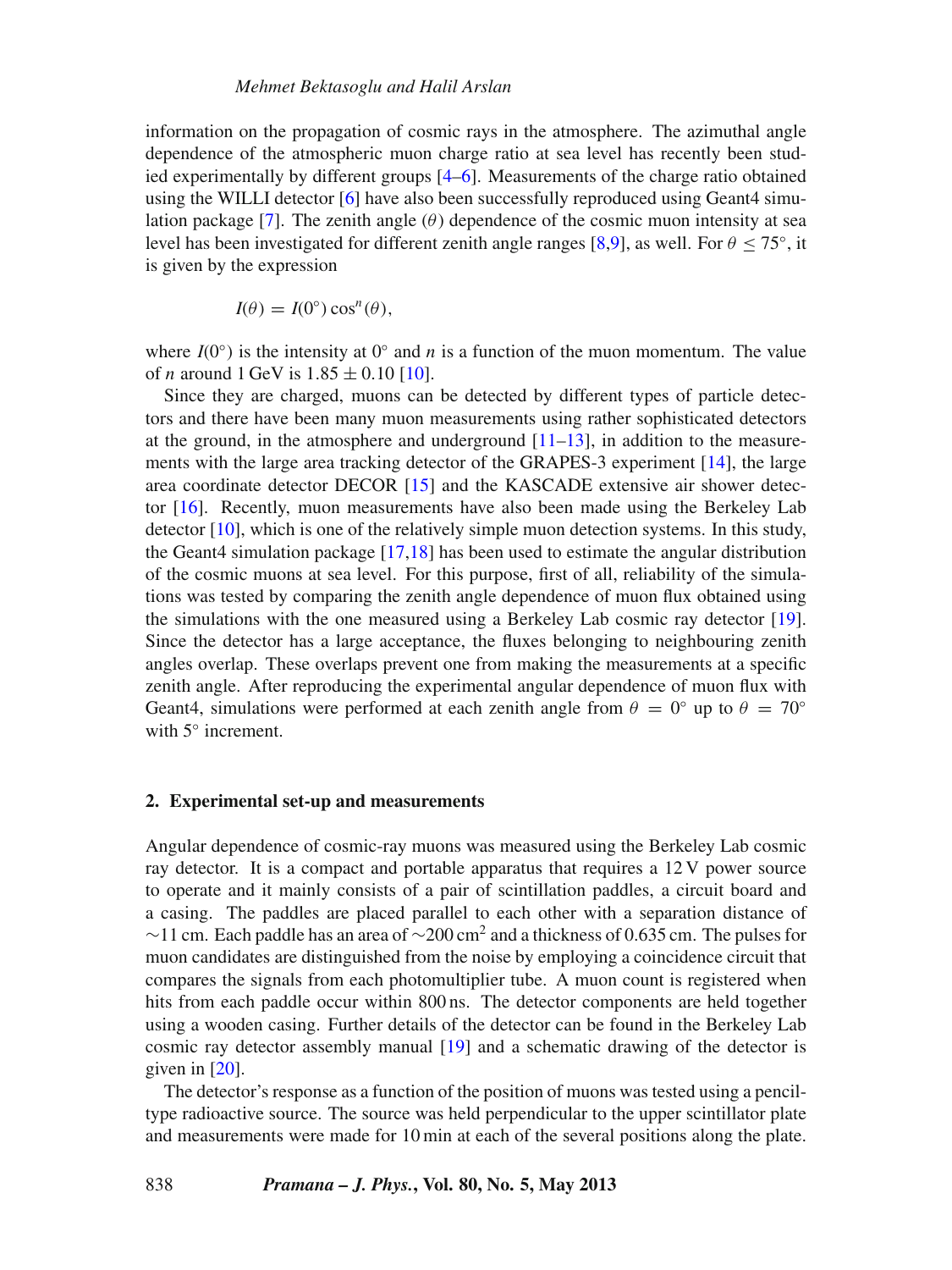The response was concluded to be uniform since no significant change was observed among the counts obtained from the measurements made at each location.

Angular dependence of the muon intensity was measured at the top floor of the Physics Department (40°N, 30°E) at an altitude of  $\sim$ 230 m from sea level. The coincidence rates were measured every 10 $\degree$  from the zenith between 0 $\degree$  and 90 $\degree$ . The rotation has been made in the northern direction, along the magnetic field lines of the Earth, in order to avoid the effect of geomagnetic field, the so-called East–West effect [\[21\]](#page-9-2). Data at each angle were taken for ∼6 h in 1 min intervals.

Electrons, positrons and photons are the soft components of the secondary cosmic radiation. They are almost completely absorbed in a 15 cm thick lead shield. However, their flux at sea level amounts to about 35–40% of that of the muons and they are not as energetic. Even though their energy extend to around 10 GeV, the intensity for energies <80 MeV amounts to ∼70% of the total flux [\[10\]](#page-8-8). Hence, it can be concluded that relatively low-energy (up to a couple of 100 MeV) soft components, due to higher intensity at lower energies, contribute to the measurements. These low-energy soft components cannot penetrate lead easily. For instance, the range of a 100 MeV electron in Pb is only 1.67 cm [\[22\]](#page-9-3).

In order to minimize the contribution of other charged particles, mostly electrons and positrons, a slab of lead with a thickness of 2.2 cm was inserted between the paddles as an absorber and the measurements were repeated for each zenith angle. Geant4 simulations using electrons with different energies incident upon a 2.2 cm lead have shown that no electron with  $E < 250$  MeV passes the absorber, while some electrons with greater energies are able to penetrate it (for instance, ∼10% for 0.4 GeV electrons). Muons also lose energy when passing through the lead absorber, in addition to the energy loss in the roof material (concrete). A simple estimate of the energy loss  $\Delta E$  by a muon as it travels a vertical distance  $\Delta H$  is  $\Delta E = (2 \text{ MeV/g/cm}^2) \Delta H \rho$ , where  $\rho$  is the density of the material. Muon energy loss in the roof material ( $\Delta H_{\text{Concrete}} = 30 \text{ cm}$ ) and in the absorber

| Zenith angle<br>$(^\circ)$ | Counting rate (counts/min) |                |
|----------------------------|----------------------------|----------------|
|                            | Without absorber           | With absorber  |
| $\overline{0}$             | $91.0 \pm 0.3$             | $77.2 \pm 1.3$ |
| 10                         | $86.9 \pm 0.5$             | $75.3 \pm 1.0$ |
| 20                         | $80.0 \pm 0.5$             | $67.8 \pm 1.3$ |
| 30                         | $71.4 \pm 0.4$             | $57.3 \pm 1.3$ |
| 40                         | $57.6 \pm 0.4$             | $49.4 \pm 1.2$ |
| 50                         | $43.4 \pm 0.3$             | $36.6 \pm 0.9$ |
| 60                         | $35.6 \pm 0.3$             | $25.4 \pm 0.8$ |
| 70                         | $28.8 \pm 0.3$             | $17.4 \pm 0.7$ |
| 80                         | $22.3 \pm 0.2$             | $11.5 \pm 0.4$ |
| 90                         | $19.8 \pm 0.2$             | $10.8 \pm 0.4$ |

<span id="page-2-0"></span>**Table 1.** Counting rates measured at each zenith angle for cases without and with absorber between the scintillation paddles.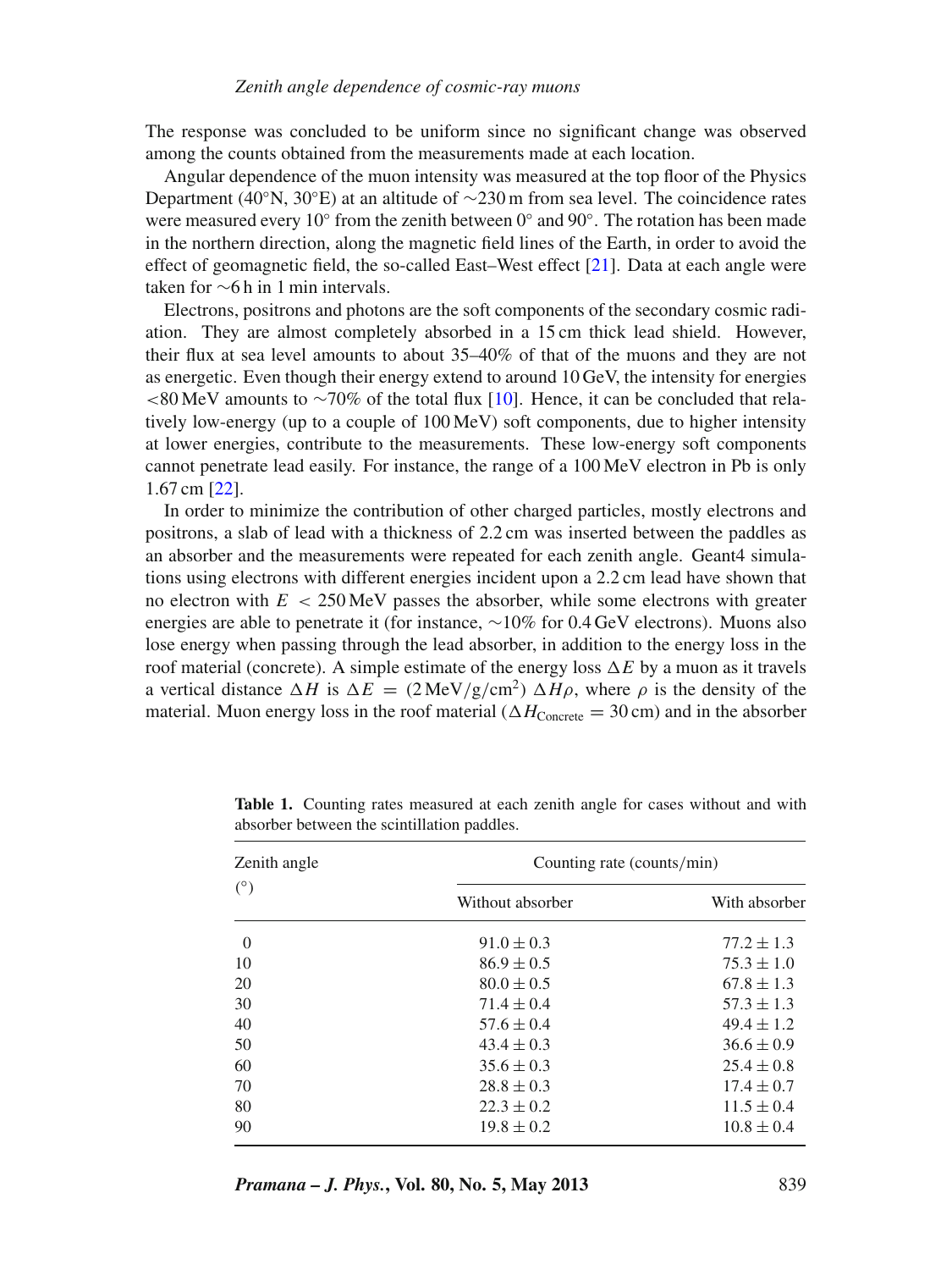<span id="page-3-0"></span>

**Figure 1.** Angular distributions of cosmic muons at sea level measured using a Berkeley Lab cosmic ray detector  $(\blacksquare)$  with and  $(\square)$  without absorber material between the scintillation paddles.

 $(\Delta H_{\text{lead}} = 2.2 \text{ cm})$  have been calculated to yield 150 and 50 MeV for concrete and lead, respectively.

Results are given in table [1](#page-2-0) and plotted in figure [1.](#page-3-0) As seen in the figure, the count rates decrease and shape of the distribution changes, especially at  $40°$  and  $50°$  zenith angles, when the absorber is inserted between the plates.

Fitting the distribution obtained with no absorber (with absorber) plotted in figure [1](#page-3-0) with the function  $m\cos^n\theta$  gives  $m = 87.2 \pm 1.0$  counts/min and  $n = 1.27 \pm 0.03$  $(m = 74.8 \pm 1.0 \text{ counts/min}$  and  $n = 1.51 \pm 0.04$ ). One can notice that muon angular measurements made with the absorber in the detector paddles give bigger *n* value, which indicates a difference between shapes of the two distributions. This difference could mainly be due to the elimination of the coincidence events by the electrons and positrons at sea level since these soft components experience greater deviations [\[23](#page-9-4)] than the penetrating rays. In the past, a similar study was made by measuring the angular distribution of the radiation stopped by 3.8 cm of lead in order to determine the scattering effects on the angular distribution [\[24\]](#page-9-5).

Due to the geometry of the detector, the coincidence counts at each zenith angle are overlapped with the ones at neighbouring angles, which makes counting of the particles at certain zenith angle impossible. One way of decreasing the overlapping effect is to increase separation of the scintillation plates [\[8](#page-8-6)], where the separation distance of the scintillator plates is 1 m. Deconvolution of the data can be considered as another method. However, we have used simulation utilizing the Geant4 simulation package instead.

# **3. Simulation**

Geometry and tracking (Geant4) is a toolkit for the simulation of the passage of particles through matter [\[17](#page-8-14)[,18](#page-8-15)]. We have used Geant4, release 4.9.3.p01, for simulating the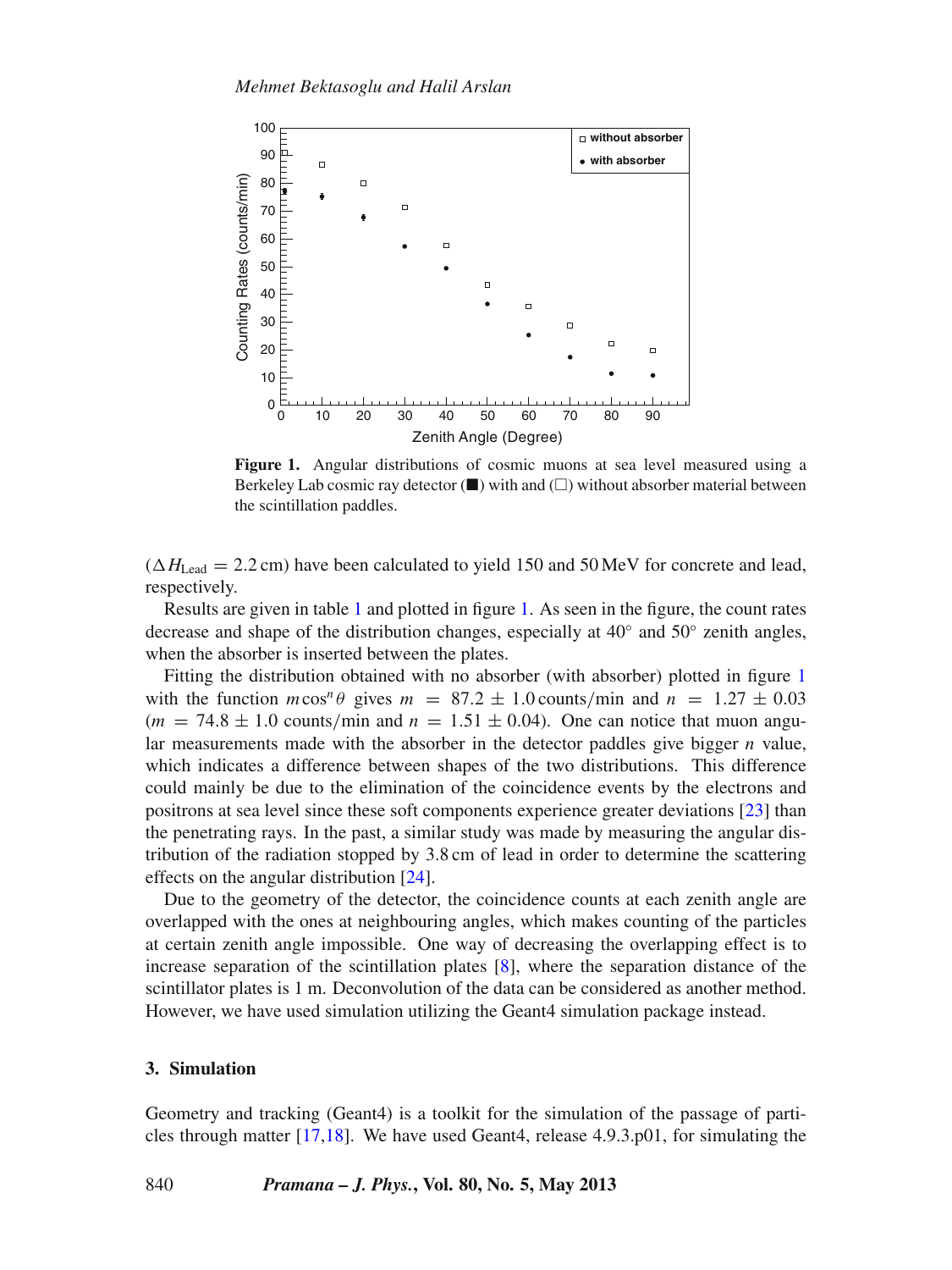atmosphere and the interactions of the primary particles with the atmospheric nuclei. The atmosphere was modelled as a rectangular box with 600 km  $\times$  600 km base and 50 km height consisting of 50 layers, each with 1 km of thickness. It was considered to be made of 75.53% nitrogen, 23.18% oxygen, 1.28% argon and ∼0.01% carbon. For each layer, the temperature *T*, the pressure *P* and the density  $\rho$  were calculated using the standard atmospheric model [\[25](#page-9-6)]. The model consists of three zones, the troposphere, the lower stratosphere and the upper stratosphere. The troposphere runs from the surface of the Earth to 11 km, the lower stratosphere runs from 11 km to 25 km and the upper stratosphere runs from 25 km to higher altitudes. The metric unit curve fits at the three zones for temperature and pressure, together with the density  $\rho$  derived from the equation of state, are given elsewhere [\[25](#page-9-6)].

The geomagnetic cut-off rigidity, which depends on the geomagnetic position, is a quantitative measure of the shielding provided by the Earth's magnetic field against the charged cosmic ray particles, among which are muons. The trajectories of these particles are bent when they cross the Earth's magnetic field. The lower-energy ones are affected more by the geomagnetic field, whose main source is the electric current in the fluid outer core of the Earth. Its magnitude over the surface of the Earth varies from 30  $\mu$ T to 60  $\mu$ T. In the simulations, we have used the magnetic field values as  $25.2 \mu T$ ,  $2.1 \mu T$  and  $39.7 \mu T$ for the north, east and vertical components, respectively. These field components, which yield 47.1  $\mu$ T for the total field, have been calculated using [\[26\]](#page-9-7) for Sakarya, Turkey  $(40°N, 30°E)$  where the measurements were made.

At fair weather, the electric field on the surface of the Earth is around  $100 \text{ V/m}$  directed towards the Earth's centre. This field is formed mostly by the charge distributions due to the radioactive decay of the Earth's surface and ionization by the cosmic rays. It drops rapidly with increasing altitude falling below  $5 \text{ V/m}$  at altitudes above 10 km due to the increasing atmospheric conductivity. However, this relatively low electric field does not have a significant effect on the muons above 0.1 GeV energy [\[27\]](#page-9-8), and so the electric field was not taken into account in order to speed up the simulations.

For the physics processes, the quark-gluon string precompound (QGSP) together with the Bertini cascade (BERT) and high precision (HP) neutron model, the so-called QGSP\_BERT\_HP, and standard electromagnetic (EM) models were used for hadronic and electromagnetic interactions, respectively. The emstandard package handles basic processes such as ionization, bremsstrahlung, multiple scattering, Compton and Rayleigh scattering, photoelectric effect, pair conversion and annihilation for electron, positron, photon and hadron interactions up to 100 TeV. QGSP is the basic list applying the quarkgluon string model for high-energy interactions for pions, kaons, protons, neutrons and nuclei. It is built from the component model, quark-gluon string (QGS), which handles the formation and excitations of strings in the initial collision of a hadron with a nucleon in the nucleus in the range ∼10 GeV–∼100 TeV and precompound (PreCo), which takes the excited nucleus formed by the high-energy interactions from its highly excited state down to equilibrium and is valid for protons and neutrons in the energy range 0–170 MeV. The BERT part is used for primary protons, neutrons, pions and kaons below ∼10 GeV. Finally the HP part transports neutrons with kinetic energies below 20 MeV down to thermal energies. Further information on the Geant4 physics processes can be found in the Geant4 web site [\[17\]](#page-8-14).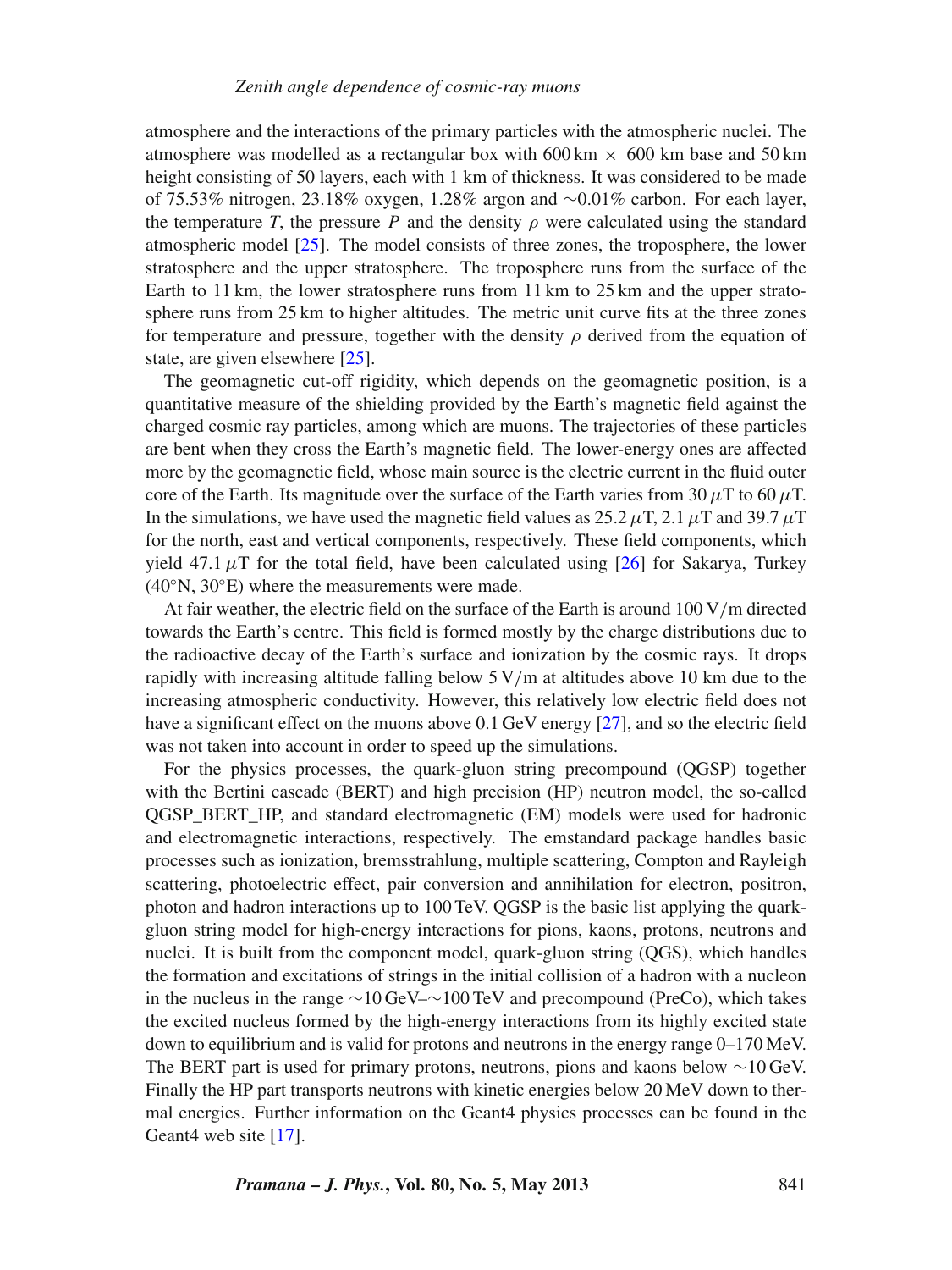#### **4. Results and discussion**

Before studying the angular dependence of muons, the simulation was tested by comparing the results with the measurements made using the Berkeley Lab cosmic ray detector with absorber in the scintillation paddles. In order to simulate the measurements, the detector acceptance has to be known. The acceptance of the Berkeley Lab detector at each measurement orientation has been calculated using Geant4 by recording particles passing through both detector paddles, regardless of the particles' energy. Results, which are very similar to those obtained by another group [\[8](#page-8-6)] are shown in figure [2.](#page-5-0)

The default Cartesian coordinate system in Geant4 has its origin at the centre of the modelled atmosphere. The system is such that its *x*- and *y*-axes are perpendicular and parallel to the atmosphere layers, respectively. In order to select the muon events remained in the detector acceptance, we have first considered a virtual detector at the bottom layer of the modelled atmosphere. We have further assumed that the longer sides of the detector plates are parallel to the *y*-axis, the normal of the plates coincides with the *x*-axis at  $\theta = 0^\circ$  and the *z*-axis is in the north–south direction, parallel to the magnetic field lines of the Earth. At  $\theta = 0$ , the theta dependence of the muons coming from the left and right sides of the *x*–*y* plane is symmetric with a peak around  $\theta = 0$ , and the muons are accepted if the angle they make with the *x*-axis is  $\leq 56\degree$  (see figure [2\)](#page-5-0). When the detector is assumed to be rotated, for instance clockwise around the *y*-axis by  $10°$ , the symmetry is broken in such a way that muons coming from the left (right) side of the  $x-y$  plane are accepted up to 40 $\degree$  (60 $\degree$ ), with a peak at 10 $\degree$ . For simplicity and as a fairly close approximation, only two-dimensional configuration has been considered and decision of the theta ranges has been made based on the fact that muon events coming from left and right sides of the plane made by the detector's normal and the *y*-axis is symmetric up to  $\theta = 50^\circ$ . Acceptance coverage for all orientations is given in table [2.](#page-6-0) In the simulation, a

<span id="page-5-0"></span>

**Figure 2.** Acceptance of the Berkeley Lab cosmic ray detector at each measurement orientation.

#### 842 *Pramana – J. Phys.***, Vol. 80, No. 5, May 2013**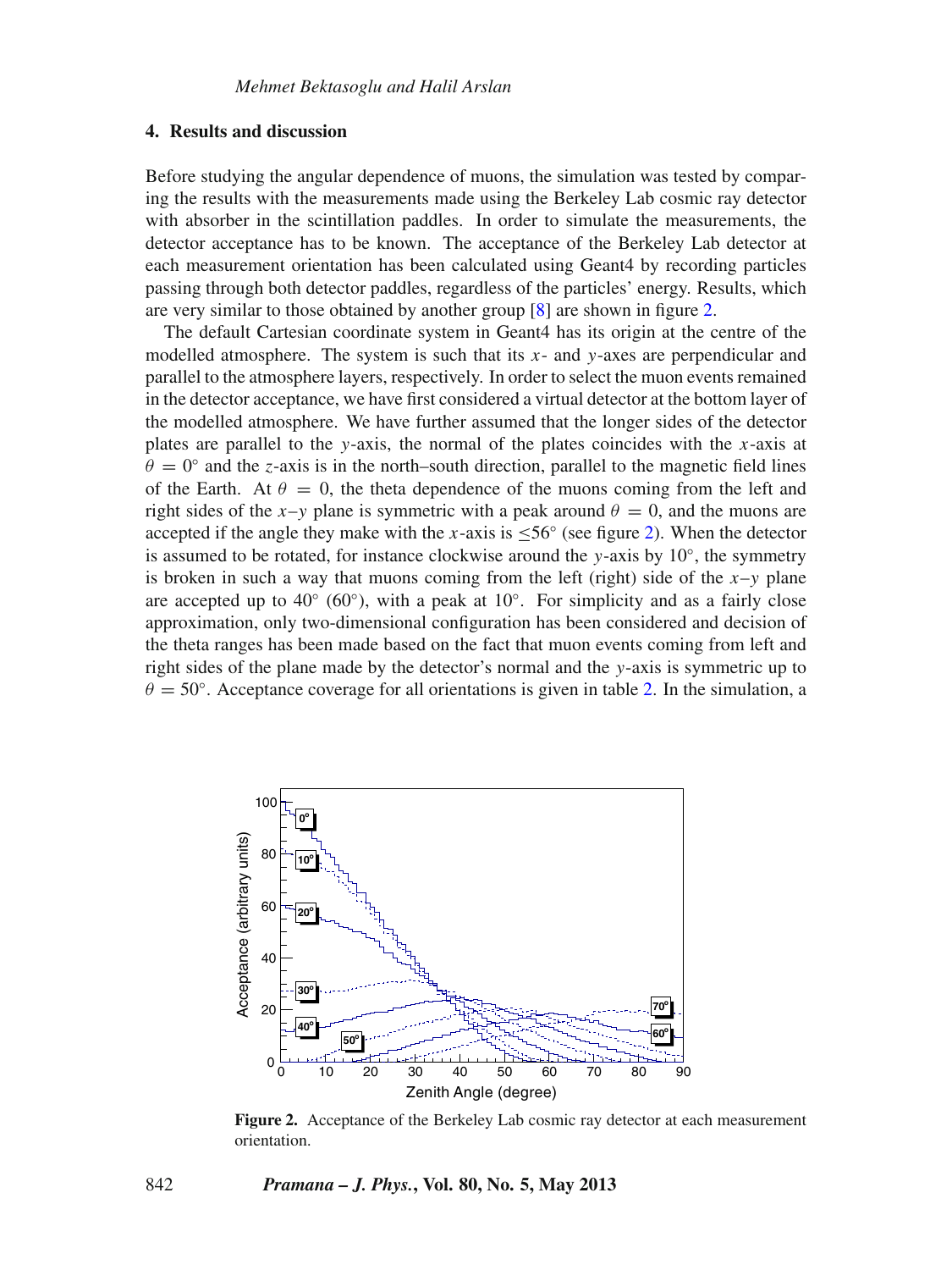#### *Zenith angle dependence of cosmic-ray muons*

| Zenith angle<br>$(^\circ)$ | Allowed zenith angle ranges $(°)$ for muons |                       |
|----------------------------|---------------------------------------------|-----------------------|
|                            | Coming from the left                        | Coming from the right |
| $\overline{0}$             | $56 - 0$                                    | $0 - 56$              |
| 10                         | $40 - 0$                                    | $0 - 60$              |
| 20                         | $28 - 0$                                    | $0 - 68$              |
| 30                         | $16 - 0$                                    | $0 - 76$              |
| 40                         | $6 - 0$                                     | $0 - 86$              |
| 50                         |                                             | $5 - 90$              |
| 60                         |                                             | $15 - 90$             |
| 70                         |                                             | $25 - 90$             |

<span id="page-6-0"></span>**Table 2.** Cosmic ray detector's zenith angle coverage for all the detector orientations.

total of two million primary protons were randomly distributed on the top the fiftieth layer, assumed to be the top of the atmosphere, towards the Earth's surface. The absolute fluxes of primary protons obtained in a balloon-flight measurement at an altitude of 37 km [\[28\]](#page-9-9) have been used for kinetic energies above 4 GeV. The relatively low-energy protons with  $\bar{E}_{\text{kin}} < 4$  GeV were not included in the incident particles since simulations using them had produced no muons at sea level. Muon events reaching the bottom of the modelled atmosphere, which is also the bottom of the first layer and considered to be the sea level, with the energy cut of  $E > 200 \,\text{MeV}$  for the energy loss of muons in the roof material and lead absorber were recorded for each zenith angle taking into account the detector's acceptance.

<span id="page-6-1"></span>

**Figure 3.** Zenith angle dependence measurements at sea level using a Berkeley Lab cosmic ray detector with  $(\blacksquare)$  absorber between the scintillation plates and  $(\diamond)$ normalized simulation counts. Normalization was made at  $\theta = 0^\circ$ .

*Pramana – J. Phys.***, Vol. 80, No. 5, May 2013** 843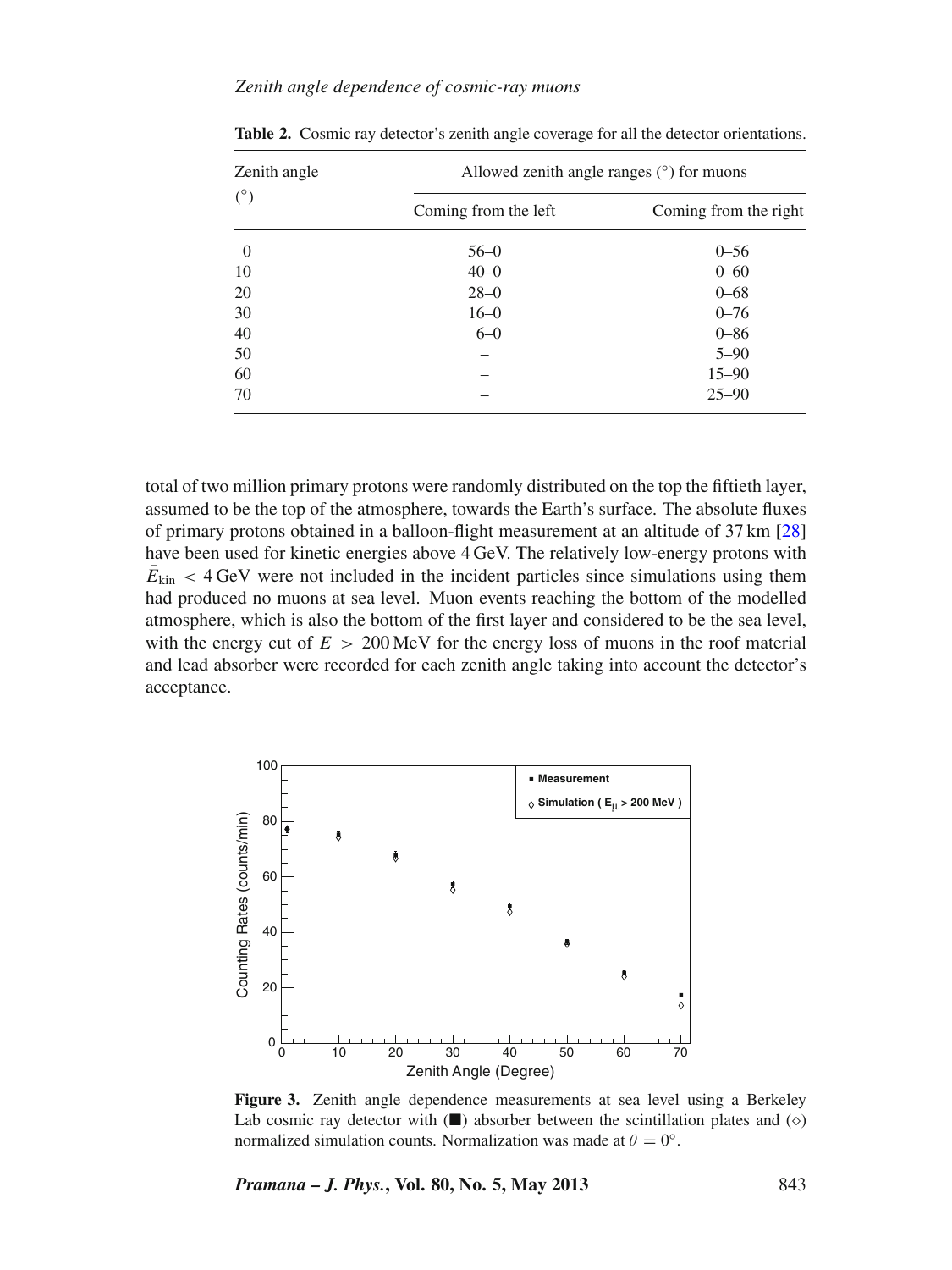<span id="page-7-0"></span>

**Figure 4.** Zenith angle dependence of cosmic muons at sea level using Geant4 simulation package.

The detector gives ∼77 counts/min when the detector plates are horizontal ( $\theta = 0^\circ$ ). On the other hand, the simulation yields ∼73 counts/min for the same orientation. There could be several reasons such as the weather conditions at the time the data were taken, dependence of the simulation results on the physics and atmospheric models, etc. for the discrepancy between these results. On the other hand, since the primary purpose of this investigation is to study the angular dependence of the cosmic muons, the simulation events were normalized to the measurements made using the Berkeley Lab cosmic ray detector at  $\theta = 0^\circ$ . Results of the simulation, together with those from the measurements, are illustrated in figure [3.](#page-6-1) Very good agreement is observed between our simulation result and measurement made using Berkeley Lab cosmic ray detector for  $\theta < 70^{\circ}$  where the Earth's curvature can be neglected.

Having confirmed the consistency of the simulation with the experiment, we have studied the angular dependence of the cosmic muons by shooting the primaries on the top of the atmosphere with 5° increment starting from the zenith angle  $0°$  up to 70° (two hundred thousand particles at each zenith angle with  $0 < \phi < 2\pi$ , where  $\phi$  is the azimuth angle). Since the secondary particles produced by the interaction of the primary cosmic rays with the Earth's atmosphere travel in almost the same direction as the parent primaries [\[29](#page-9-10)], it can be assumed that one can take direction of the primaries as that of the secondary muons. With this assumption, numbers of the muon events at sea level ( $E<sub>\mu</sub> > 1$  GeV) are plotted as a function of  $\theta$  ( $\leq$  70°) as shown in figure [4.](#page-7-0) Also shown in the figure is the  $m\cos^n\theta$  fit yielding  $m = (3.3 \pm 0.05) \times 10^{-3}$  cm<sup>2</sup> s<sup>-1</sup> and  $n = 1.95 \pm 0.08$ .

## **5. Conclusion**

Geant4 simulation package has been used to estimate the angular distribution of the cosmic muons at sea level. Reliability of the model used in the simulation was tested by comparing the simulation results with the measurements made using a Berkeley Lab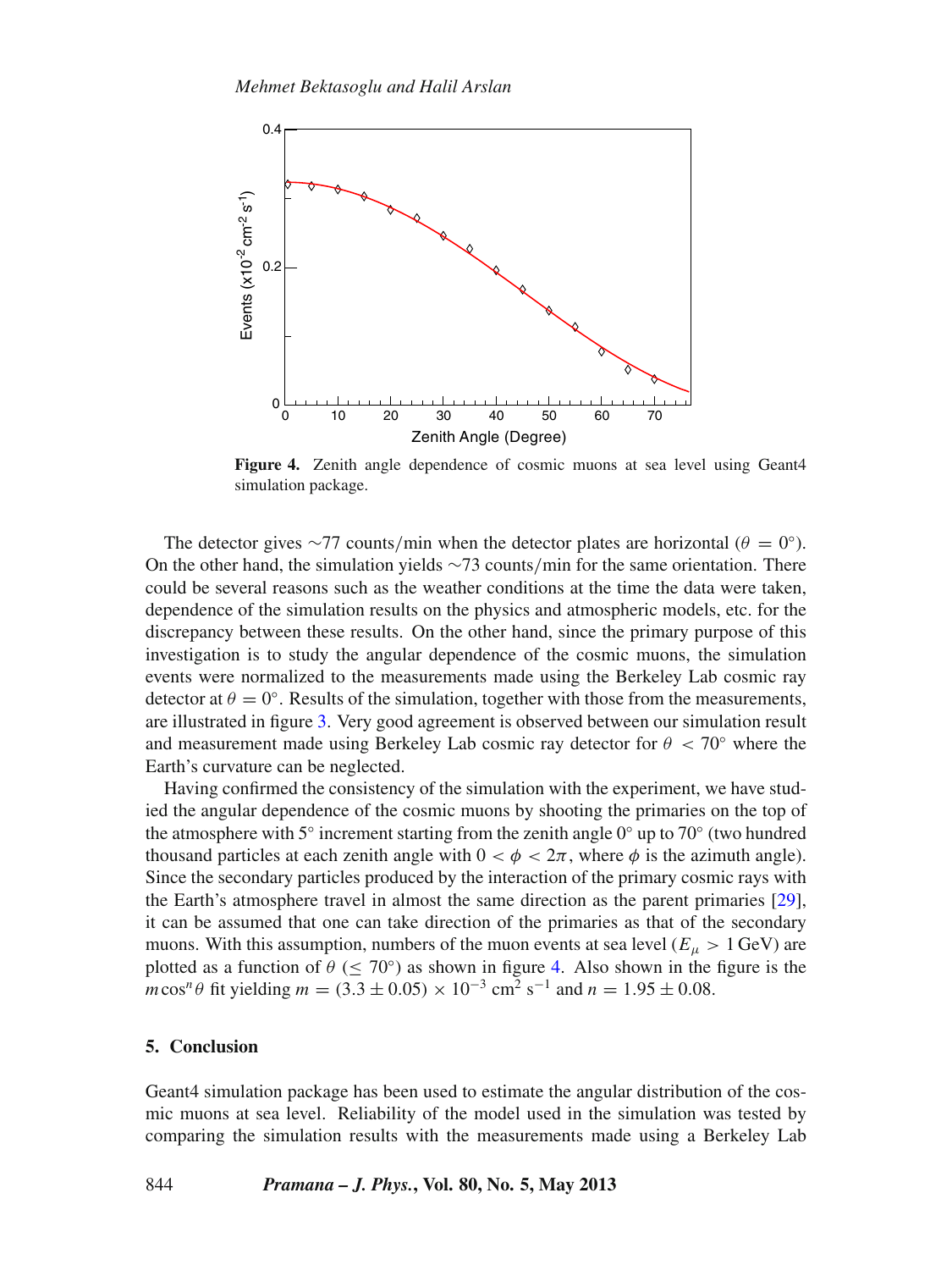cosmic ray detector. Primary particles were shot at the top of the modelled atmosphere. Simulations were run at each angle from the zenith starting from  $\theta = 0^\circ$  up to  $\theta = 70^\circ$ with 5<sup>°</sup> increment. The exponent *n* in the equation  $I(\theta) = I(0°) \cos^{n}(\theta)$  was obtained as  $1.95\pm0.08$  for muons with energies above 1 GeV. It is in good agreement with the values reported in [\[10\]](#page-8-8) and references therein. Based on the previous azimuthal angle simulations [\[7\]](#page-8-5) and the results of this study, one can conclude that Geant4 is a reasonable simulation toolkit for investigating the angular dependence of cosmic muons at sea level. Consistency of the simulations with the experimental results make one think that the simulations can be extended for cases where experimental measurements are difficult to make, if not impossible. It also indicates that the physics and atmospheric models used in the simulations are successful in reflecting the interaction of cosmic rays in the atmosphere.

#### **Acknowledgements**

Special thanks are extended to Dr H Matis at Lawrence Berkeley National Laboratory for providing the PC board. The authors also would like thank Dr B T Tonguc and former graduate students for their help at various stages of the study. This work has been partially supported by the Sakarya University Scientific Research Project Committee Division under contract number 2007/02/02/003. The numerical calculations reported in this paper were performed at TUBITAK ULAKBIM, High Performance and Grid Computing Center (TR-Grid e-Infrastructure).

# **References**

- <span id="page-8-0"></span>[1] T K Gaisser, *Cosmic rays and particle physics* (Cambridge University Press, Cambridge, 1990)
- <span id="page-8-1"></span>[2] T K Gaisser and M Honda, *Ann. Re*v*. Nucl. Part. Sci.* **52**, 153 (2002)
- <span id="page-8-2"></span>[3] M P De Pascale *et al*, *J. Geophys. Res.* **98**, 3501 (1993)
- <span id="page-8-3"></span>[4] M Bahmanabadi *et al*, *Astropart. Phys.* **24**, 183 (2005)
- [5] S Tsuji *et al*, *J. Phys. G: Nucl. Part. Phys.* **24**, 1805 (1998)
- <span id="page-8-4"></span>[6] B Mitrica, M Petcu, A Saftoiu, I M Brancus, O Sima, H Rebel, A Haungs, G Toma and M Duma, *Nucl. Phys. B* **196**, 462 (2009)
- <span id="page-8-5"></span>[7] H Arslan and M Bektasoglu, *J. Phys. G: Nucl. Part. Phys.* **39**, 055201 (2012)
- <span id="page-8-6"></span>[8] J W Lin, Y F Chen, R J Sheu and S H Jiang, *Nucl. Instrum. Methods A* **619**, 24 (2010)
- <span id="page-8-7"></span>[9] A N Dimitrieva *et al*, [arXiv:hep-ex](http://arXiv.org/hep-ex/0611051)/0611051
- <span id="page-8-8"></span>[10] P K F Grieder, *Cosmic rays at Earth* (Elsevier Science, Amsterdam, 2001)
- <span id="page-8-9"></span>[11] J Kremer *et al*, *Phys. Re*v*. Lett.* **83**, 4241 (1999)
- [12] R Bellotti *et al*, *Phys. Re*v*. D* **60**, 052002 (1999)
- <span id="page-8-10"></span>[13] M Ambrosio *et al*, *Astropart. Phys.* **10**, 11 (1999)
- <span id="page-8-11"></span>[14] Y Hayashi *et al*, *Nucl. Instrum. Methods A* **545**, 643 (2005)
- <span id="page-8-12"></span>[15] M B Amelchakov *et al*, *Proc. 27th ICRC* (Hamburg, 2001) Vol. 3, p. 1267
- <span id="page-8-13"></span>[16] T Antoni *et al*, *Nucl. Instrum. Methods A* **513**, 490 (2003)
- <span id="page-8-14"></span>[17] Geant4 web site, available online at <http://[geant4.cern.ch](http://geant4.cern.ch)> (2011)
- <span id="page-8-15"></span>[18] S Agostinelli *et al*, *Nucl. Instrum. Methods A* **506**, 250 (2003)